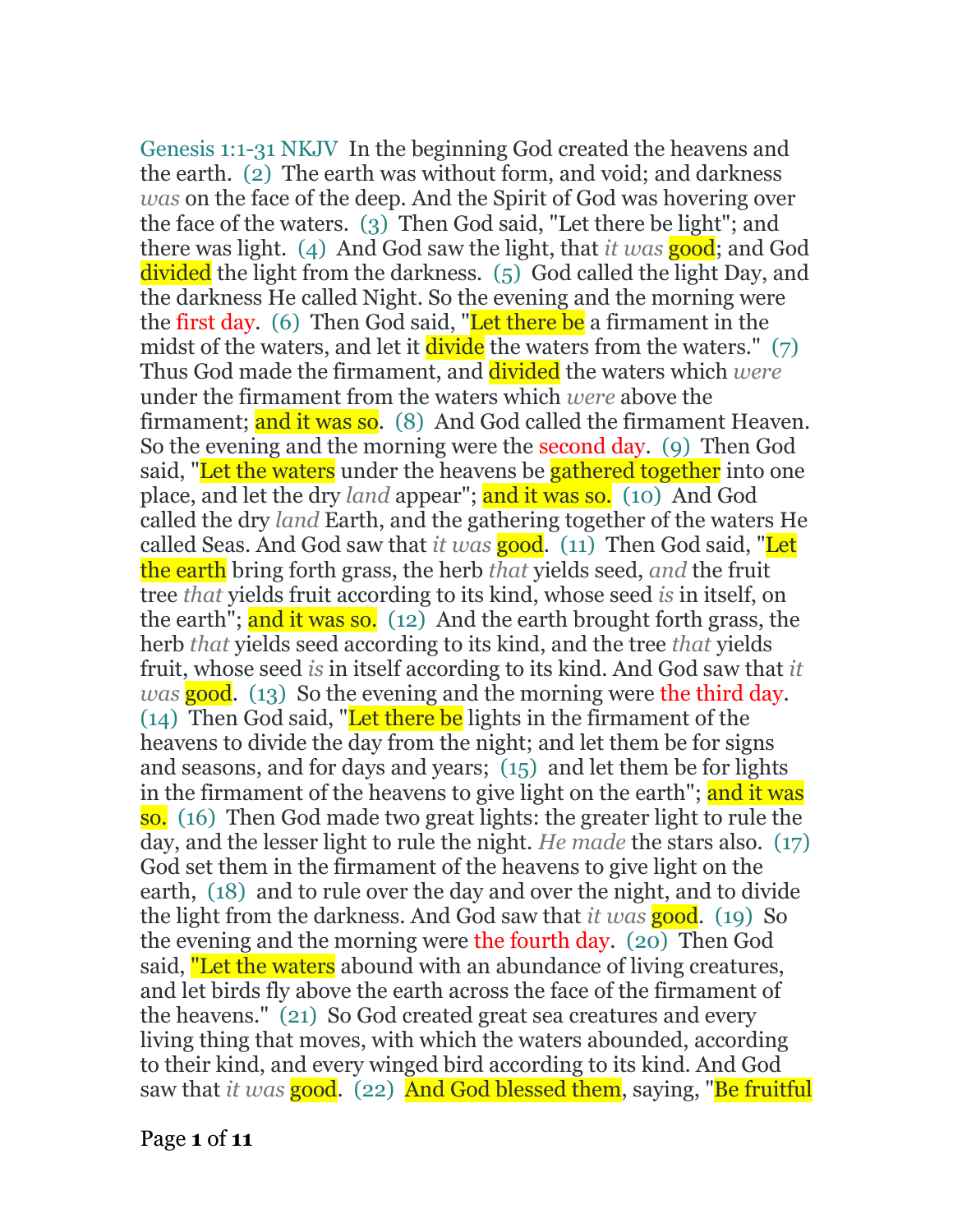and multiply, and fill the waters in the seas, and let birds multiply on the earth." (23) So the evening and the morning were the fifth day. (24) Then God said, "Let the earth bring forth the living creature according to its kind: cattle and creeping thing and beast of the earth, *each* according to its kind"; and it was so. (25) And God made the beast of the earth according to its kind, cattle according to its kind, and everything that creeps on the earth according to its kind. And God saw that *it was* good. (26) Then God said, "Let Us make man in Our image, according to Our likeness; let them have dominion over the fish of the sea, over the birds of the air, and over the cattle, over all the earth and over every creeping thing that creeps on the earth." (27) So God created man in His *own* image; in the image of God He created him; male and female He created them. (28) Then God blessed them, and God said to them, "Be fruitful and multiply; fill the earth and subdue it; have dominion over the fish of the sea, over the birds of the air, and over every living thing that moves on the earth." (29) And God said, "See, I have given you every herb *that* yields seed which *is* on the face of all the earth, and every tree whose fruit yields seed; to you it shall be for food. (30) Also, to every beast of the earth, to every bird of the air, and to everything that creeps on the earth, in which *there is* life, *I have given* every green herb for food"; and it was so. (31) Then God saw everything that He had made, and indeed *it was* very good. So the evening and the morning were the sixth day.

Genesis 2:1-25 NKJV Thus the heavens and the earth, and all the host of them, were **finished.** (2) And on the **seventh** day God ended His work which He had done, and He rested on the seventh day from all His work which He had done. (3) Then God blessed the seventh day and **sanctified** it, because in it He rested from all His work which God had created and made. (4) This *is* the history of the heavens and the earth when they were created, in the day that the **LORD God** made the earth and the heavens, (5) before any plant of the field was in the earth and before any herb of the field had grown. For the **LORD** God had not caused it to rain on the earth, and *there was* no man to till the ground; (6) but a mist went up from the earth and watered the whole face of the ground. (7) And the LORD God formed man *of* the dust of the ground, and breathed into his nostrils the breath of life; and man became a living being. (8) The **LORD God** planted a garden eastward in Eden, and there He put the man whom He had formed. (9) And out of the ground the **LORD God** made every tree

Page **2** of **11**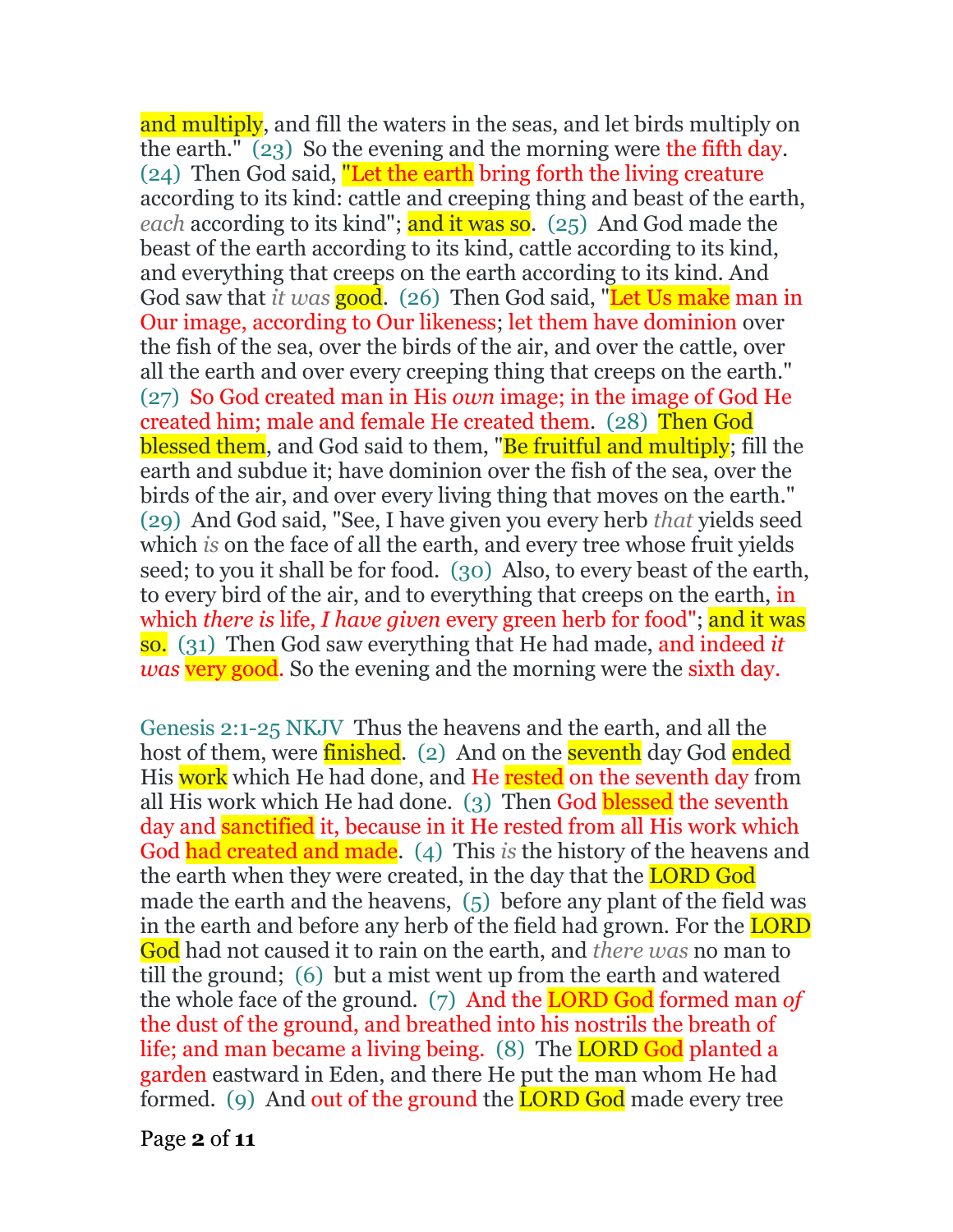grow that is pleasant to the sight and good for food. **The tree of life** *was* also in the midst of the garden, **and the tree of the knowledge of good and evil.** (10) Now a river went out of Eden to water the garden, and from there it parted and became four riverheads. (11) The name of the first *is* Pishon; it *is* the one which skirts the whole land of Havilah, where *there is* gold. (12) And the gold of that land *is* good. Bdellium and the onyx stone *are* there. (13) The name of the second river *is* Gihon; it *is* the one which goes around the whole land of Cush. (14) The name of the third river *is* Hiddekel; it *is* the one which goes toward the east of Assyria. The fourth river *is* the Euphrates. (15) Then the LORD God took the man and put him in the garden of Eden to tend and keep it. (16) And the LORD God commanded the man, saying, "Of every tree of the garden you may freely eat; (17) but of the tree of the knowledge of good and evil you shall not eat, for in the day that you eat of it you shall surely die." (18) And the LORD God said, "*It is* not good that man should be alone; I will make him a helper comparable to him." (19) Out of the ground the **LORD God** formed every beast of the field and every bird of the air, and brought *them* to Adam to see what he would call them. And whatever Adam called each living creature, that *was* its name. (20) So Adam gave names to all cattle, to the birds of the air, and to every beast of the field. But for Adam there was not found a helper comparable to him. (21) And the **LORD God** caused a deep sleep to fall on Adam, and he slept; and He took one of his ribs, and closed up the flesh in its place. (22) Then the rib which the LORD God had taken from man He made into a woman, and He brought her to the man. (23) And Adam said: "This *is* now bone of my bones And flesh of my flesh; She shall be called Woman, Because she was taken out of Man." (24) Therefore a man shall leave his father and mother and be joined to his wife, and they shall become one flesh. (25) And they were both naked, the man and his wife, and were not ashamed.

Genesis 3:1-24 NKJV Now the **serpent** was more cunning than any beast of the field which the LORD God had made. And he said to the woman, "Has God indeed said, 'You shall not eat of every tree of the garden'?" (2) And the woman said to the serpent, "We may eat the fruit of the trees of the garden; (3) but of the fruit of the tree which *is* in the midst of the garden, God has said, 'You shall not eat it, nor shall you touch it, lest you die.' " (4) Then the serpent said to the woman, "You will not surely die. (5) For God knows that in the day

Page **3** of **11**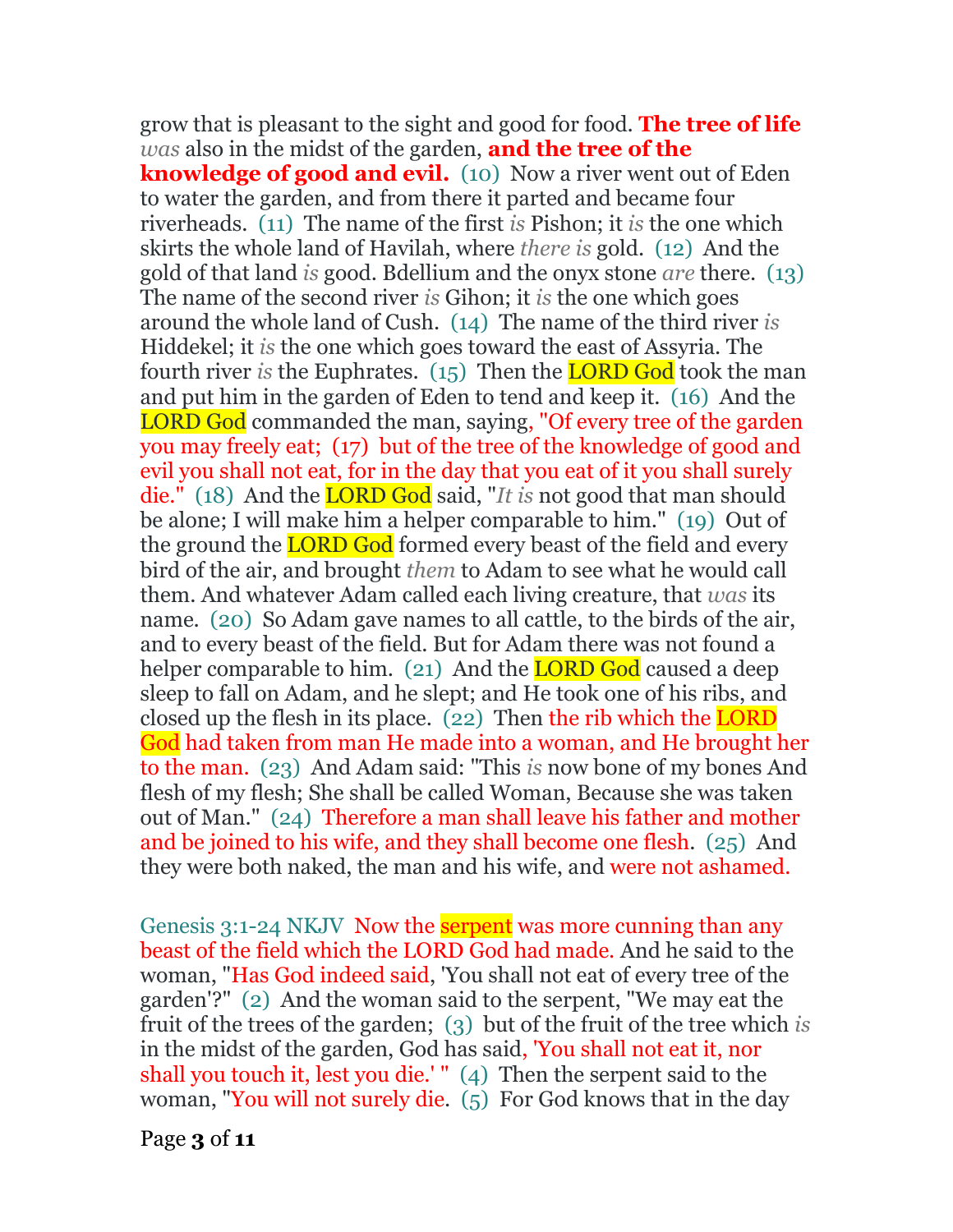you eat of it your eyes will be opened, and you will be like God, knowing good and evil." (6) So when the woman saw that the tree *was* good for food, that it *was* pleasant to the eyes, and a tree desirable to make *one* wise, she took of its fruit and ate. She also gave to her husband with her, and he ate. (7) Then the eyes of both of them were opened, and they knew that they *were* naked; and they sewed fig leaves together and made themselves coverings. (8) And they heard the sound of the LORD God walking in the garden in the cool of the day, and Adam and his wife hid themselves from the presence of the LORD God among the trees of the garden. (9) Then the LORD God called to Adam and said to him, "Where *are* you?" (10) So he said, "I heard Your voice in the garden, and I was afraid because I was naked; and I hid myself." (11) And He said, "Who told you that you *were* naked? Have you eaten from the tree of which I commanded you that you should not eat?" (12) Then the man said, "The woman whom You gave *to be* with me, she gave me of the tree, and I ate." (13) And the LORD God said to the woman, "What *is* this you have done?" The woman said, "The serpent deceived me, and I ate." (14) So the LORD God said to the serpent: "Because you have done this, You *are* cursed more than all cattle, And more than every beast of the field; On your belly you shall go, **And you shall eat**  dust All the days of your life. (15) And I will put enmity Between you and the woman, **And between your seed and her Seed; He shall bruise your head, And you shall bruise His heel."** (16) To the woman He said: "I will greatly multiply your sorrow and your conception; In pain you shall bring forth children; Your desire *shall be* for your husband, And he shall rule over you." (17) Then to Adam He said, "Because you have heeded the voice of your wife, and have eaten from the tree of which I commanded you, saying, 'You shall not eat of it': "Cursed *is* the ground for your sake; In toil you shall eat *of* it All the days of your life. (18) Both thorns and thistles it shall bring forth for you, And you shall eat the herb of the field. (19) In the sweat of your face you shall eat bread Till you return to the ground, For out of it you were taken; For dust you *are,* And to dust you shall return." (20) And Adam called his wife's name **Eve**, because she was the mother of all living. (21) **Also for Adam and his wife the LORD God made tunics of skin, and clothed them**. (22) Then the LORD God said, "Behold, the man has become **like one of Us**, to **know good and evil**. (but they would always choose wisely) And now, lest he put out his hand and take also of the tree of life, and eat,

Page **4** of **11**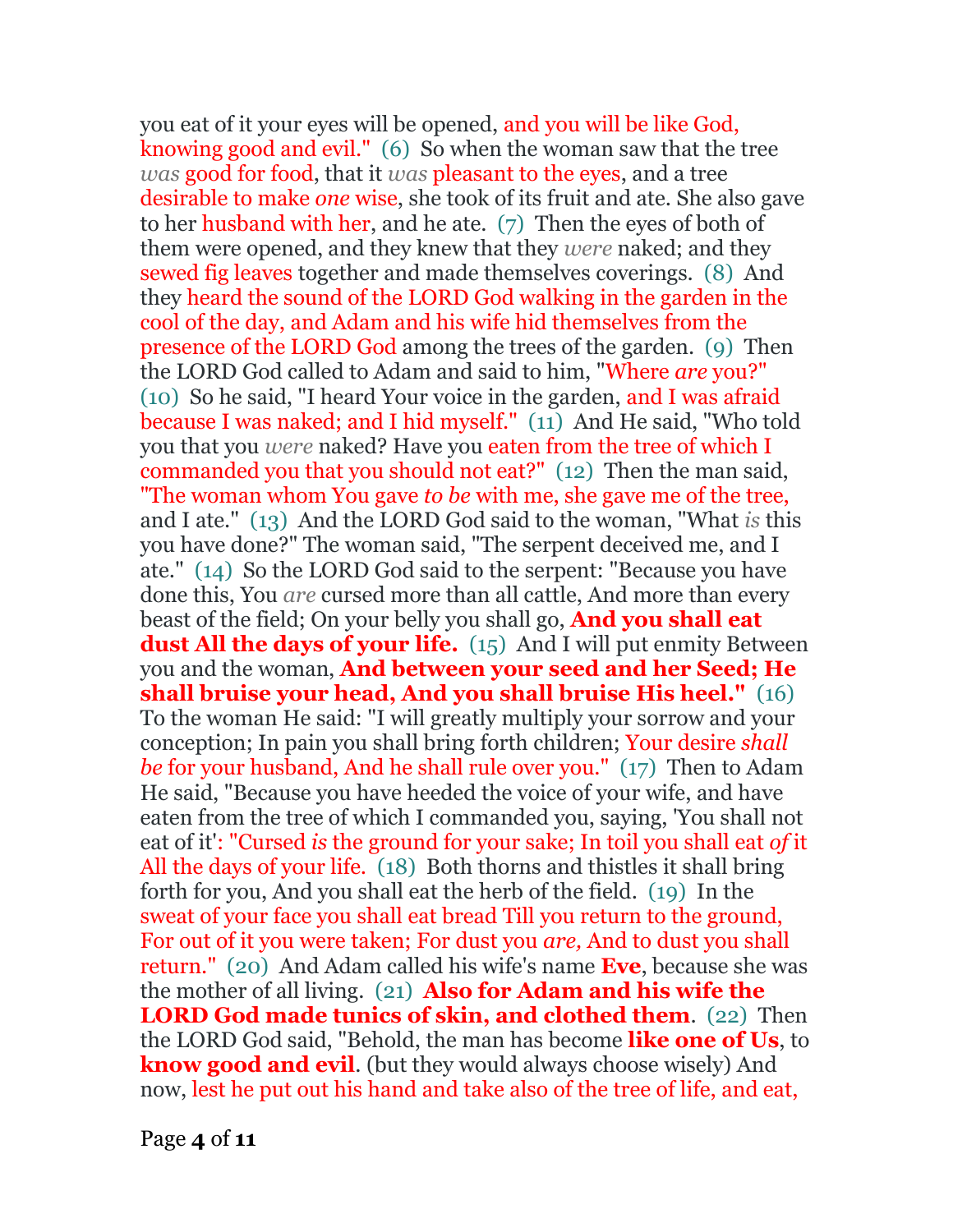and live forever" $-$  (23) therefore the LORD God sent him out of the garden of Eden to till the ground from which he was taken. (24) So He drove out the man; and He placed cherubim at the east of the garden of Eden, and a flaming sword which turned every way, to guard the way to the tree of life.

Genesis 4:1-26 NKJV Now Adam knew Eve his wife, and she conceived and bore Cain, and said, "I have acquired a man from the LORD." (2) Then she bore again, this time his brother Abel. Now Abel was a keeper of sheep, but Cain was a tiller of the ground. (3) And in the process of time it came to pass that Cain brought an offering of the fruit of the ground to the LORD.  $(cussed fruit)$  (4) Abel also brought of the firstborn of his flock and of their fat. And the LORD respected Abel and his offering, (5) but He did not respect Cain and his offering. And Cain was very angry, and his countenance fell. (6) So the LORD said to Cain, "Why are you angry? And why has your countenance fallen? (7) If you do well, will you not be accepted? And if you do not do well, sin lies at the door. And its desire *is* for you, **but you should rule over it."** (8) Now Cain talked with Abel his brother; and it came to pass, when they were in the field, that Cain rose up against Abel his brother and killed him. (9) Then the LORD said to Cain, "Where *is* Abel your brother?" He said, "I do not know. Am I my brother's keeper?" (10) And He said, "What have you done? The voice of your brother's blood cries out to Me from the ground. (11) So now you *are* cursed from the earth, which has opened its mouth to receive your brother's blood from your hand. (12) When you till the ground, it shall no longer yield its strength to you. A fugitive and a vagabond you shall be on the earth." (13) And Cain said to the LORD, "My punishment *is* greater than I can bear! (14) Surely You have driven me out this day from the face of the ground; I shall be hidden from Your face; I shall be a fugitive and a vagabond on the earth, and it will happen *that* anyone who finds me will kill me." (15) And the LORD said to him, "Therefore, whoever kills Cain, vengeance shall be taken on him sevenfold." And the LORD set a mark on Cain, lest anyone finding him should kill him. (16) Then Cain went out from the presence of the LORD and dwelt in the land of Nod on the east of Eden. (17) And Cain knew his wife, and she conceived and bore Enoch. And he built a city, and called the name of the city after the name of his son—Enoch. (18) To Enoch was born Irad; and Irad begot Mehujael, and Mehujael begot Methushael, and

Page **5** of **11**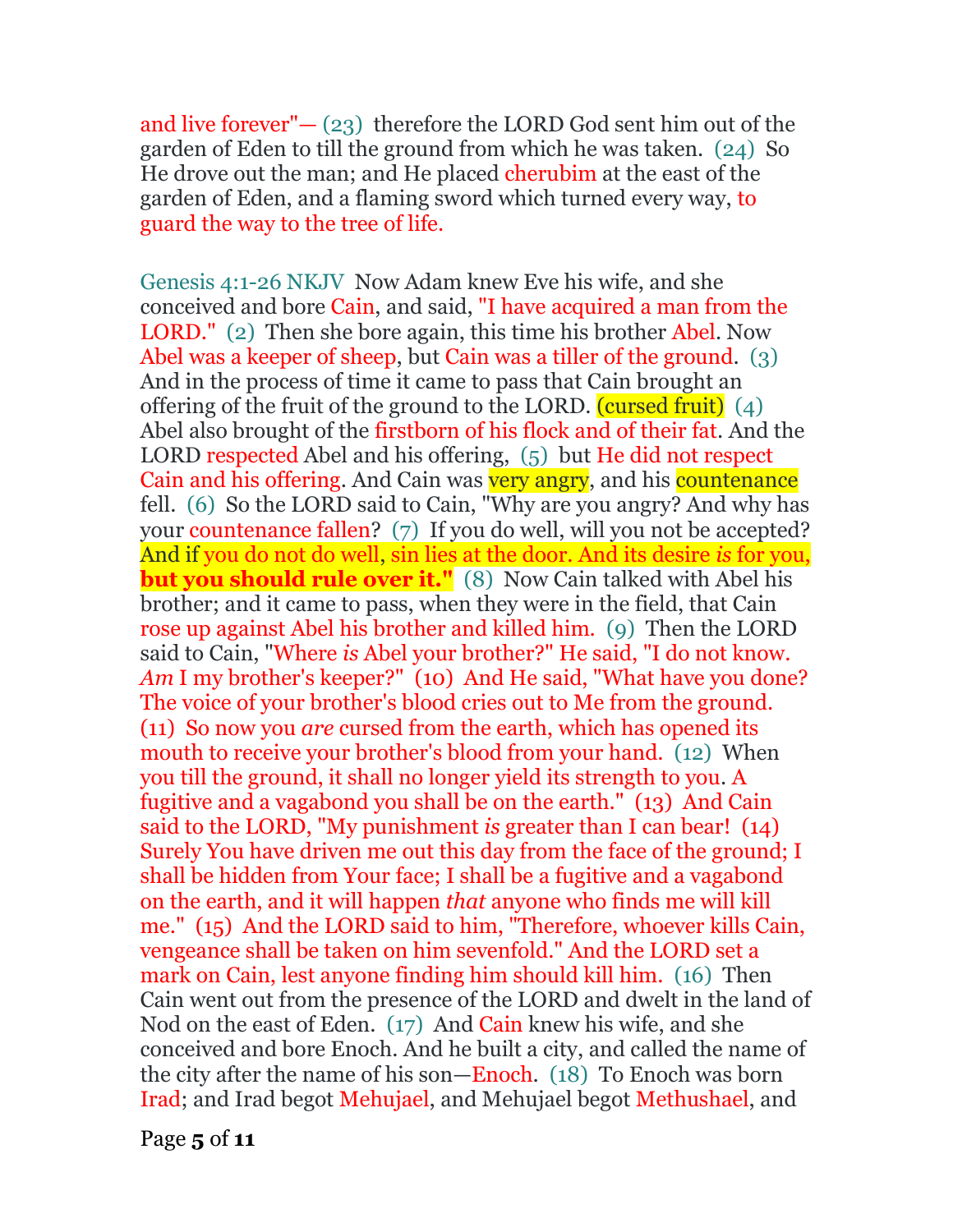Methushael begot Lamech. (19) Then Lamech took for himself two wives: the name of one *was* Adah, and the name of the second *was* Zillah. (20) And Adah bore Jabal. He was the father of those who dwell in tents and have livestock. (21) His brother's name *was* Jubal. He was the father of all those who play the harp and flute. (22) And as for Zillah, she also bore Tubal-Cain, an instructor of every craftsman in bronze and iron. And the sister of Tubal-Cain *was* Naamah. (23) Then Lamech said to his wives: "Adah and Zillah, hear my voice; Wives of Lamech, listen to my speech! For I have killed a man for wounding me, Even a young man for hurting me. (24) If Cain shall be avenged sevenfold, Then Lamech seventy-sevenfold." (25) And Adam knew his wife again, and she bore a son and named him Seth, "**For God has appointed another seed for me instead of Abel, whom Cain killed."** (26) And as for Seth, to him also a son was born; and he named him Enosh. **Then** *men* began to call on the name of the LORD.

Genesis 5:1-32 NKJV This is the book of the genealogy of Adam. In the day that God created man, He made him in the likeness of God. (2) He created them male and female, and blessed them and called them Mankind in the day they were created. (3) And Adam lived one hundred and thirty years, and begot *a son* in his own likeness, after his image, and named him Seth. (4) After he begot Seth, the days of Adam were eight hundred years; and he had sons and daughters. (5) So all the days that Adam lived were nine hundred and thirty years; and he died. (6) Seth lived one hundred and five years, and begot Enosh. (7) After he begot Enosh, Seth lived eight hundred and seven years, and had sons and daughters. (8) So all the days of Seth were nine hundred and twelve years; and he died. (9) Enosh lived ninety years, and begot Cainan. (10) After he begot Cainan, Enosh lived eight hundred and fifteen years, and had sons and daughters. (11) So all the days of Enosh were nine hundred and five years; and he died. (12) Cainan lived seventy years, and begot Mahalalel. (13) After he begot Mahalalel, Cainan lived eight hundred and forty years, and had sons and daughters. (14) So all the days of Cainan were nine hundred and ten years; and he died. (15) Mahalalel lived sixty-five years, and begot Jared. (16) After he begot Jared, Mahalalel lived eight hundred and thirty years, and had sons and daughters. (17) So all the days of Mahalalel were eight hundred and ninety-five years; and he died. (18) Jared lived one hundred and sixty-two years, and

Page **6** of **11**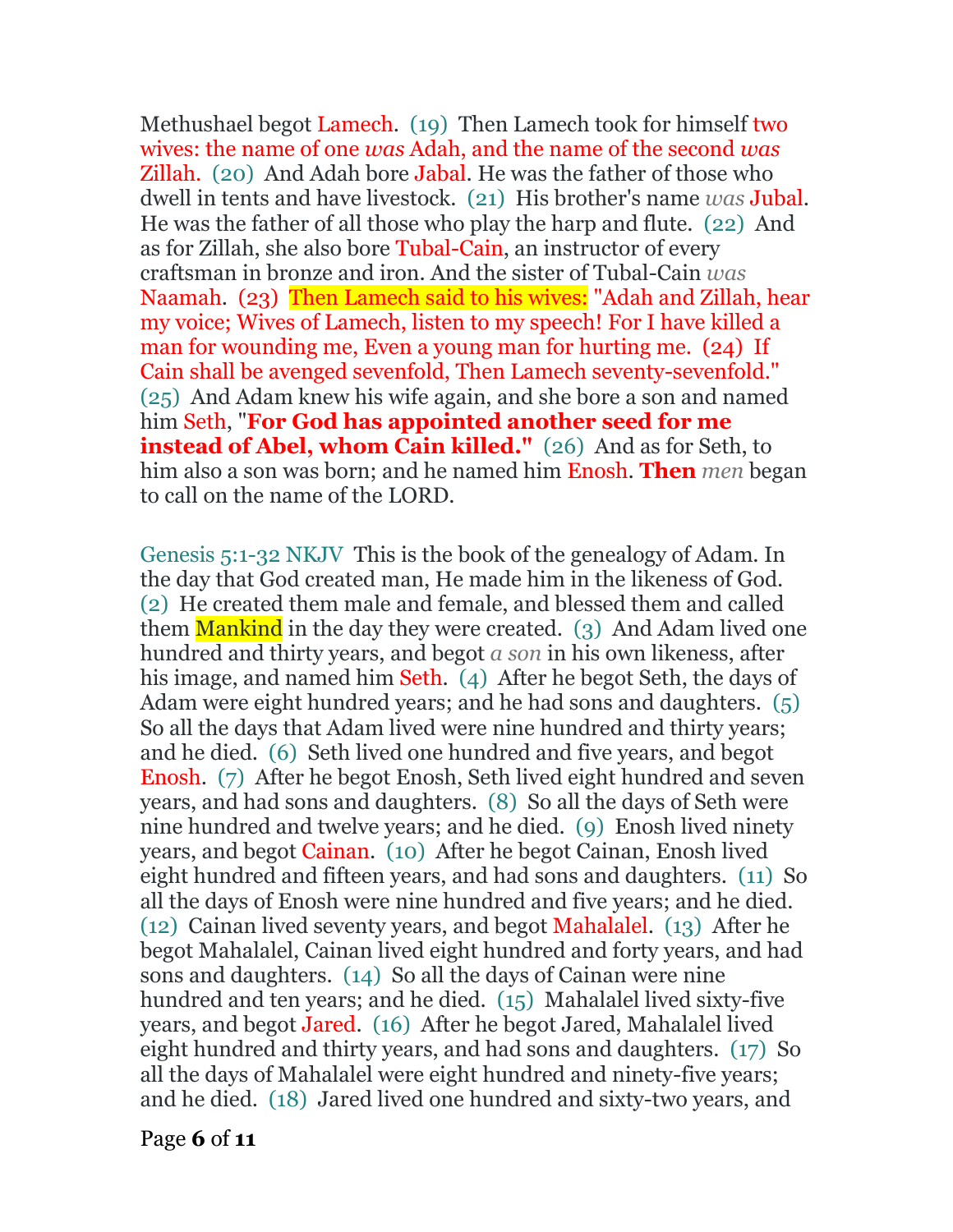begot Enoch. (19) After he begot Enoch, Jared lived eight hundred years, and had sons and daughters. (20) So all the days of Jared were nine hundred and sixty-two years; and he died. (21) Enoch lived sixty-five years, and begot Methuselah. (22) After he begot Methuselah, Enoch walked with God three hundred years, and had sons and daughters. (23) So all the days of Enoch were three hundred and sixty-five years. **(24) And Enoch walked with God; and he** *was* **not, for God took him.** (25) Methuselah lived one hundred and eighty-seven years, and begot Lamech. (26) After he begot Lamech, Methuselah lived seven hundred and eighty-two years, and had sons and daughters. (27) So all the days of Methuselah were nine hundred and sixty-nine years; and he died. (28) Lamech lived one hundred and eighty-two years, and had a son. (29) And he called his name **Noah**, saying, "**This** *one* **will comfort us concerning our work and the toil of our hands, because of the ground which the LORD has cursed."** (30) After he begot Noah, Lamech lived five hundred and ninety-five years, and had sons and daughters. (31) So all the days of Lamech were seven hundred and seventy-seven years; and he died. (32) And Noah was five hundred years old, and **Noah begot Shem, Ham, and Japheth.**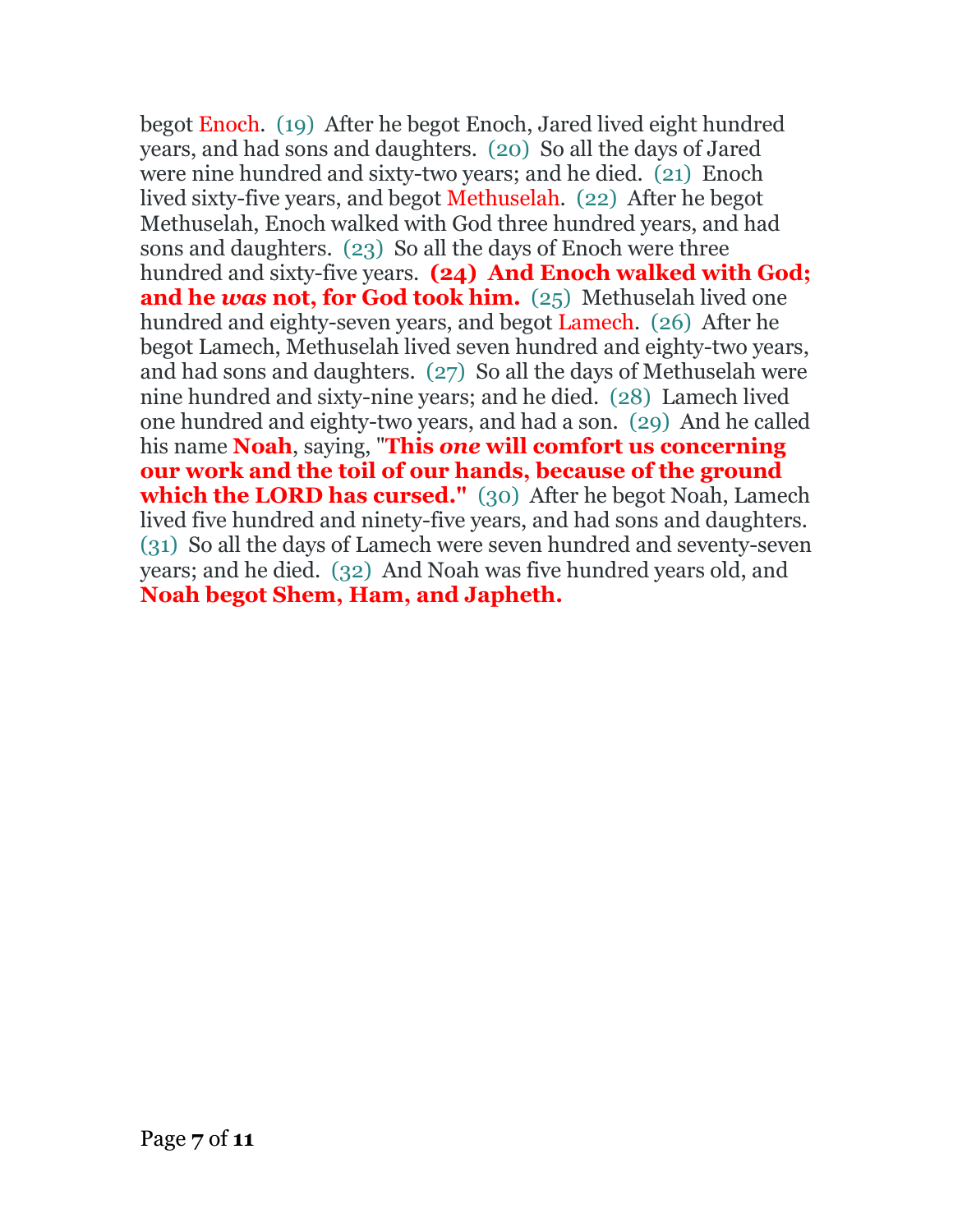This is a Book of Beginnings. We see the beginning of space and time. We see the beginning of stars, galaxies, solar systems, planets and our planet called Earth. We see the beginning of air and water and land. And we see the beginning of life, plants, animals. And we see the beginning of what God called Mankind.

We were not told what it was like before the beginning. Everything that is written from Genesis through Revelation is about mankind and his/her struggle to have a relationship with his/her God.

There are major themes running through the Bible and many of them, if not all of them are established in what we call "The Beginning".

# **The first theme is "God exists, and He Speaks".**

In the Beginning, the author does not try to explain or defend the existence of God. God simply IS. But we learn a couple of things about Him: He Creates something out of nothing. It wasn't until He created Man and Woman that He created something from something else. Our Creator also speaks. This becomes increasing more important when He creates Mankind.

Part of this theme is the importance of how we refer to Him. We know He is called "Elohim" which is a plural word. We know He said that man would be made in "their" image. The full revelation will not be manifested until the Son of God is revealed. But God is revealed along with the Holy Spirit. And one other Name is given: YHWH, the 4 letter personal name of God. It is used by Moses when He was writing Genesis. It's exact meaning is a mystery, but it has become to mean "the Self-Existent One" or "I AM that I AM". It is written in most English translations as LORD. Jews do not even try to pronounce it preferring to use the Hebrew word for Lord, Adonai.

The topic of God will be covered in many teachings!

# **The next theme is "Order".**

The first 5 chapters reveal a God of perfect Order. The Days of creation flow logically and rationally from Day 1 thru Day 6. Why? Because of us, men and women made in the image of God.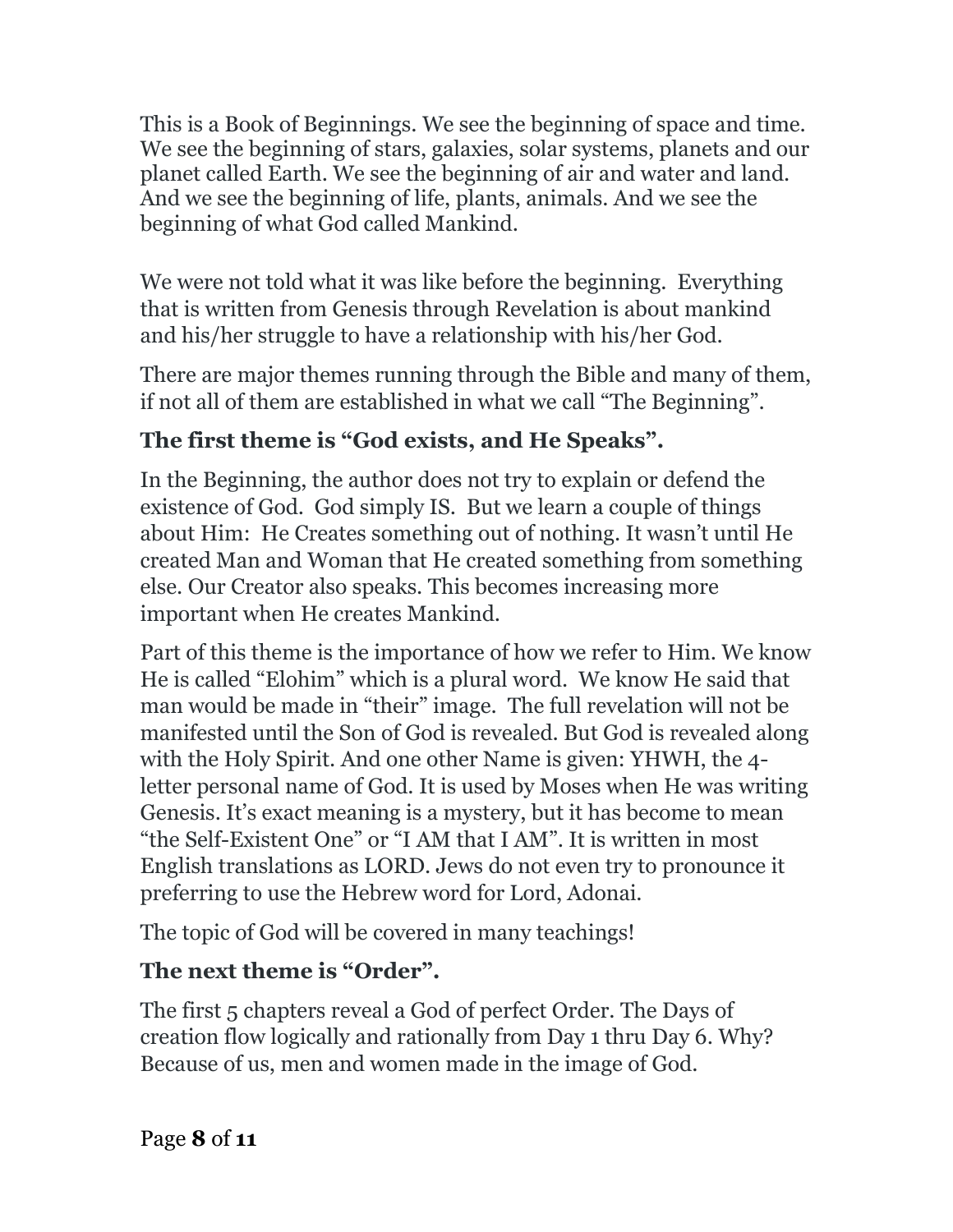Light, atmosphere, water, land, grass, herbs, seeds, trees, stars, suns, moons, solar systems and galaxies filled the empty space of the universe He created in the Beginning. He filled the earth with living things, animals, birds, foods to eat and waters to drink. Everything was in it's proper order that would be hard to deny.

Finally, when all was ready, God formed Man out of the dirt of the ground. And out of the Man, God formed Woman.

Even after that, there is order. But the order does not last long. Disorder enters in the form of sin. But, there is another type of order in these chapters: generations. We read a lot of names but 10 of them are revealing:

| <b>Hebrew</b>    | <b>English</b>                   |
|------------------|----------------------------------|
| Adam             | Man                              |
| <b>Seth</b>      | Appointed                        |
| <b>Enosh</b>     | <b>Mortal</b>                    |
| Kenan            | Sorrow;                          |
| <b>Mahalalel</b> | The Blessed God                  |
| <b>Jared</b>     | Shall come down                  |
| <b>Enoch</b>     | Teaching                         |
|                  | Methuselah His death shall bring |
| Lamech           | The Despairing                   |
| Noah             | Rest, or comfort.                |

The generations show us an orderly transition from person to person until the Son of Man, the Son of God would appear as promised in 3:15. The transition can be understood as a blood-colored thread winding its way through history towards the consummation of all things so that the Creator can create a new beginning, a beginning without end!

# **A sub-theme of the Order of creation is "Separation".**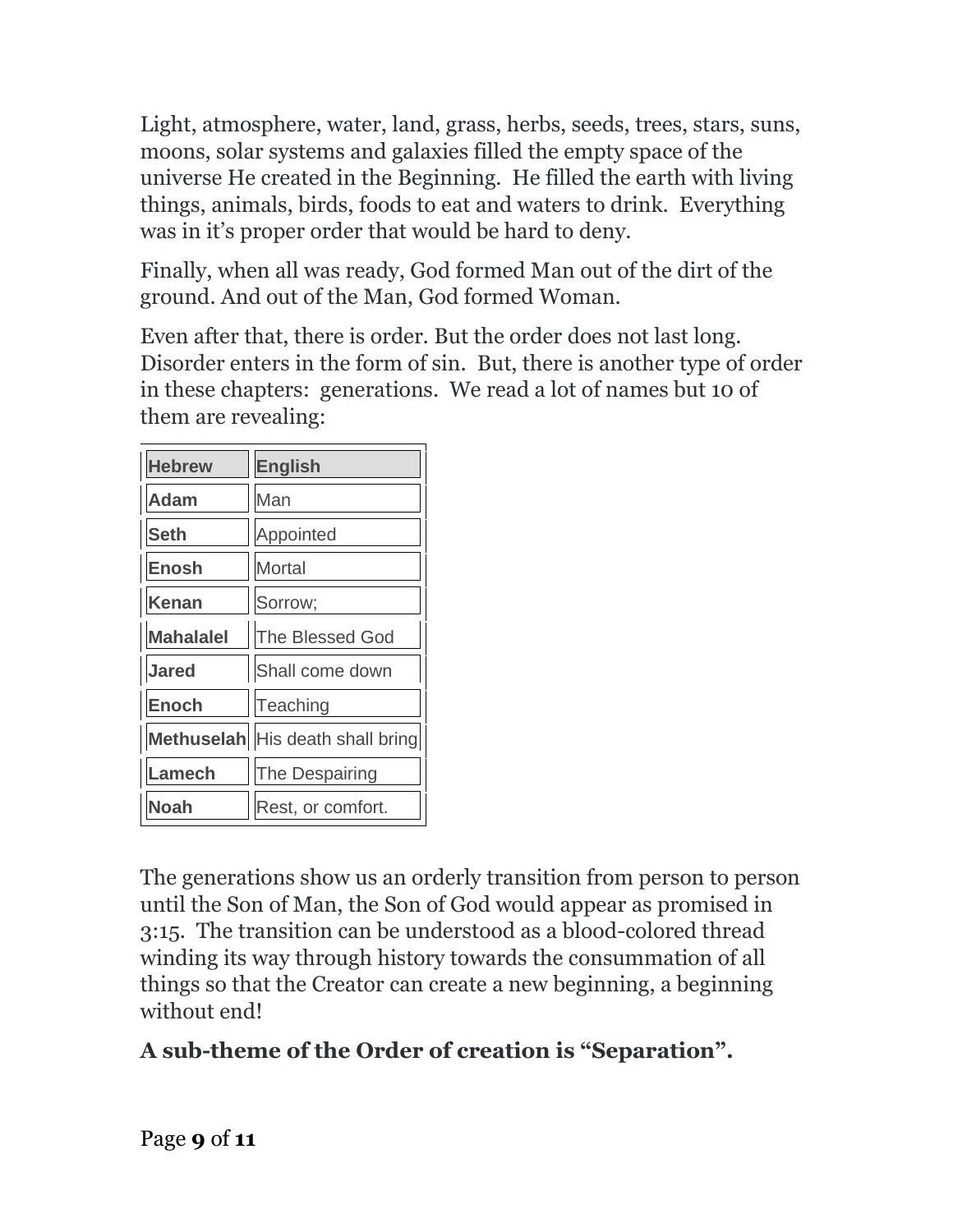We have read that God created Light and then separated Light from Darkness. God created seas and separated them from land. God created lights in the skies to divide the day from the night. And of course, He created time and divided it into days, weeks and years. He also separated one day, a day when no work was to be done. It was a day of **rest** which in the Hebrew language is "Shabbat". He even separated the creation of the world and all that was in it from the crown of His creation: creatures made in His image.

But understand this one idea: **God is separate from His creation**. He lives outside time and space. He manifests Himself in ways that grant us access to Him: For example, He manifested Himself as a Man walking in the cool of the Garden. (in Exodus, we will read that He manifested Himself in a burning bush, in a pillar of Cloud and a Pillar of Fire to name a few). We are given these manifestations of God so that our finite minds can comprehend our infinite God. In other words, God, in His pure state cannot be seen and has never been seen by any man on earth. It's a form of His choosing that we can see until we get to heaven and the Perfect God:Man Jesus is ever before our face!

### **The theme of Relationship:**

Made in the image of God and having the LORD breathe into Man's form His very Spirit so that Mankind would become living souls is a picture of our relationship with our Creator. Because of this spirit, mankind enjoyed a relationship with the Creator that no other creature could have, let alone find satisfaction. The relationship Adam had with Eve was to mirror their relationship they had with God. The two became one-flesh, that is, a unity of two persons of equal value to their Creator who is a Tri-Unity. They were to learn to trust each other and love each other just as they needed to trust and love their Creator.

### **The Theme of Free-will**

However, another theme came crashing upon the theme: free-will. Our parents had choices to make, including the greatest choice of all, to love Him and obey Him and live or turn away from Him and disobey Him and die. The main victim of the fall was the relationship